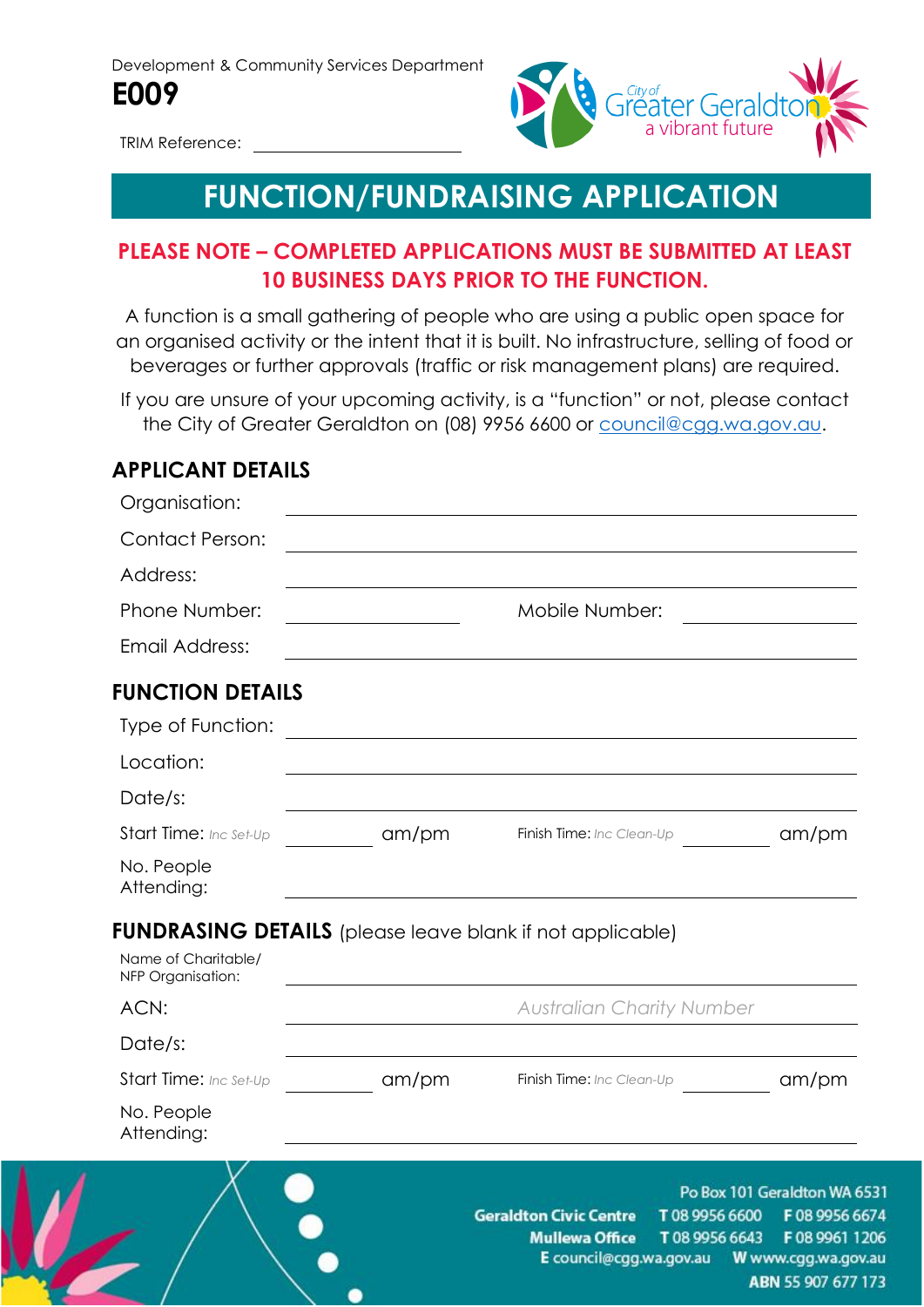### **PUBLIC LIABILITY INSURANCE**

1. Groups, Organisations, businesses and clubs **require a Certificate of Currency for Public Liability**  $*$  insurance to be provided with this application  $\Box$  Yes \* *If a Certificate of Currency is not supplied the function will not be approved.*

#### **ADDITIONAL INFORMATION**

| 1. | Will you be using amusement devices?<br>I.e. bouncy castles, water slides, bucking bull etc.<br>If YES, please provide details:<br>Hirer name:                                                                               | Yes |    |
|----|------------------------------------------------------------------------------------------------------------------------------------------------------------------------------------------------------------------------------|-----|----|
|    | Device type:                                                                                                                                                                                                                 |     |    |
| 2. | Will you be erecting any structures?<br>A structure is anything over 54sqm and requires pegs more than 400mm deep.<br>If YES, please provide details below. Site Plan to be completed, refer to <b>E010</b> .<br>Hirer name: | Yes | Νo |
|    | Size of structure:                                                                                                                                                                                                           |     |    |
| 3. | Will you be consuming alcohol?<br>If YES, complete form $E011$ .                                                                                                                                                             | Yes |    |
| 4. | Will you be selling food?<br>If YES, please contact Customer Service Team on 9956 6600.                                                                                                                                      | Yes |    |
| 5. | Do you require utilities (e.g. Water, Power, etc.)?                                                                                                                                                                          | 'es |    |

## **TERMS AND CONDITION OF HIRE**

- 1. As this area is a public open space, it is important for you to note that the privacy of your function and/or sole use of the area cannot be guaranteed.
- 2. If you are a commercial business, you must have public liability cover to a minimum of \$10,000,000.
- 3. It is the responsibility of the function organiser to ensure that WWC requirements are adhered to. For further details of WWC requirements and exceptions see following link www.checkwwc.wa.gov.au for details or Free Call 1800 883 979.
- 4. The City of Greater Geraldton shall not be liable for any loss, damage or injury sustained by your organisation, its members, or the general public, in relation to your function and the use of the public open space.
- 5. The use of amusement devices (i.e. bouncy castles, water slides etc.) on City land requires prior written approval by the City of Greater Geraldton and is bound by strict guidelines. Amusement devices must be erected and supervised at ALL times by a competent person. Amusement devices must be sufficiently pegged down per Australian Standards AS 3533 and manufacturer's instructions. Wind speeds are to be monitored closely at ALL times. If wind speeds exceed, or are expected to exceed 40km/h, operation must be ceased immediately.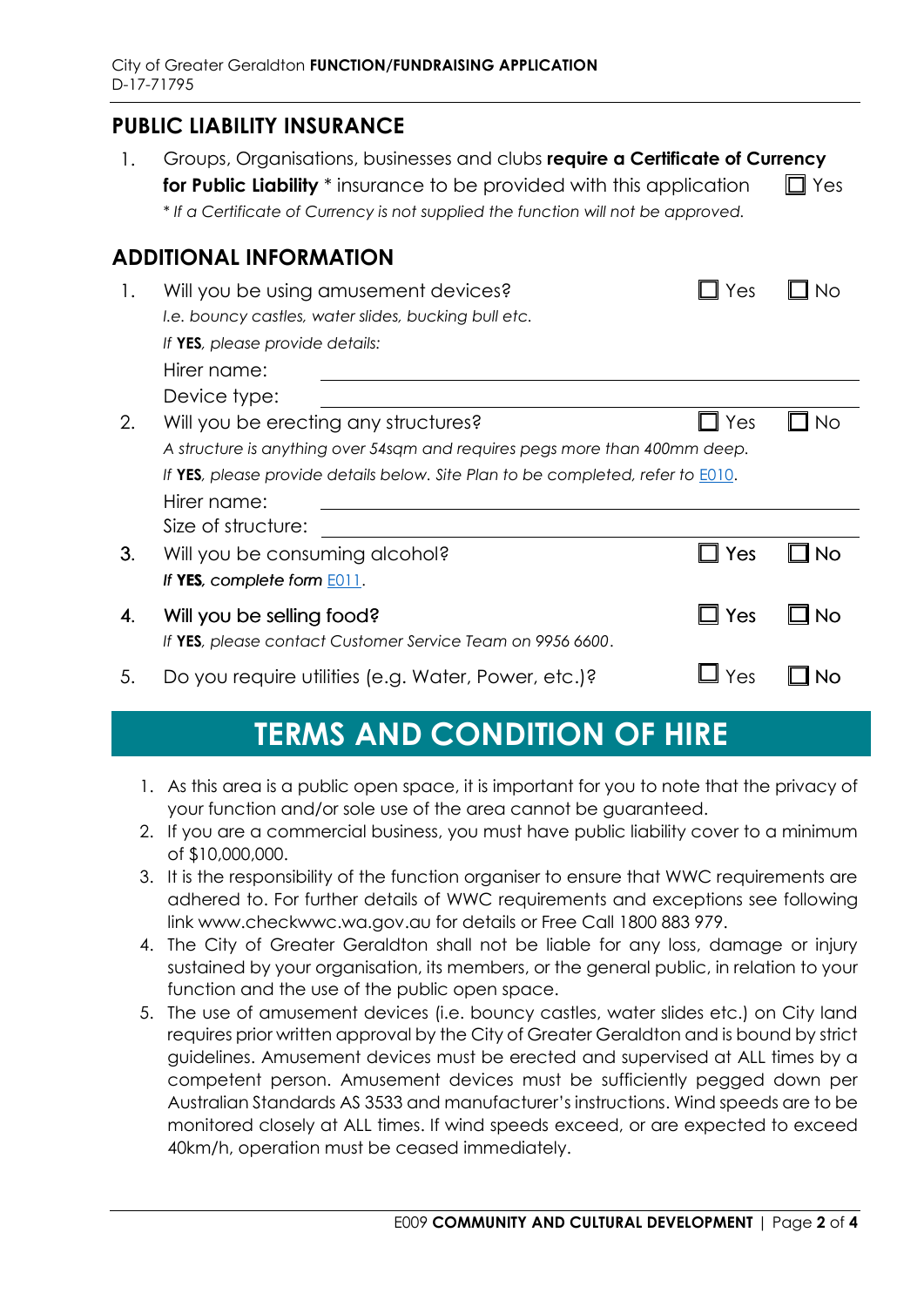- 6. The consumption of alcohol is illegal unless a permit has been issued by the City. Sale of alcohol is illegal unless Racing Gaming and Liquor have issued a licence. Applicants are required to ensure that alcohol is not consumed on the grounds during your function.
- 7. Any food stalls must have a stallholder's permit from the City of Greater Geraldton. Please contact the City's Environmental Health Department on 9956 6600 to arrange any appropriate permit.
- 8. Any damage to the grounds beyond normal wear and tear or any other City of Greater Geraldton facilities adjoining the areas which can be directly related to the ground hire arrangements and which could have been avoided will be charged to you. The areas are to be left clean and tidy on your departure. Should the grounds be left in an unsatisfactory state you will be charged a fee for the cost of cleaning.
- 9. The function organiser is responsible for the removal of rubbish and litter. Should you require additional bins for your function please contact the City's Waste Management Department on 9956 6600.
- 10. To avoid damaging underground services or the risk of an electrical hazard by driving posts or pegs into the ground (more than 400mm) for marquees and/or tents please contact the City's Reticulation Department on 9956 6600 to have appropriate sites identified.
- 11. Any power leads are to be "tagged and tested" and the cord covered for safety of the public and your participants. If you choose, to provide a generator it is to be provided by a licensed electrical contractor and all power leads are to be "tagged and tested" appropriately.
- 12. Applicants or attendees are not permitted to drive or park vehicles on the City of Greater Geraldton's footpaths, parks or reserves. Vehicles will only be permitted within the areas stipulated for the purposes of a display.
- 13. For the safety of the ground users, the function organiser is responsible to ensure that safety marshals are available at all times to escort vehicles when it is necessary to drive over footpaths and grassed areas.
- 14. If payment is to be made for the hire of the ground, it is to be made prior to your function, at the City of Greater Geraldton Administration Offices (Civic Centre), 63 Cathedral Avenue Geraldton. Ensure that you have a copy of the receipt at the function for proof of payment. If payment is not received, this function application becomes invalid and as per City of Greater Geraldton Local Government and Public Property Local Law 2014 Schedule 1, Offences and Modified Penalties c. 25, a penalty of \$250 applies and removal of structures from Council land.
- 15. Fundraising you can only fundraise by the Clock Tower on Marine Terrace. To fundraise outside of front of business premises, you must have the permission of the business owner.

 $\Box$  I have read and accepted the Function/Fundraising Application Terms and Conditions.

Print Name

Signature Date Date